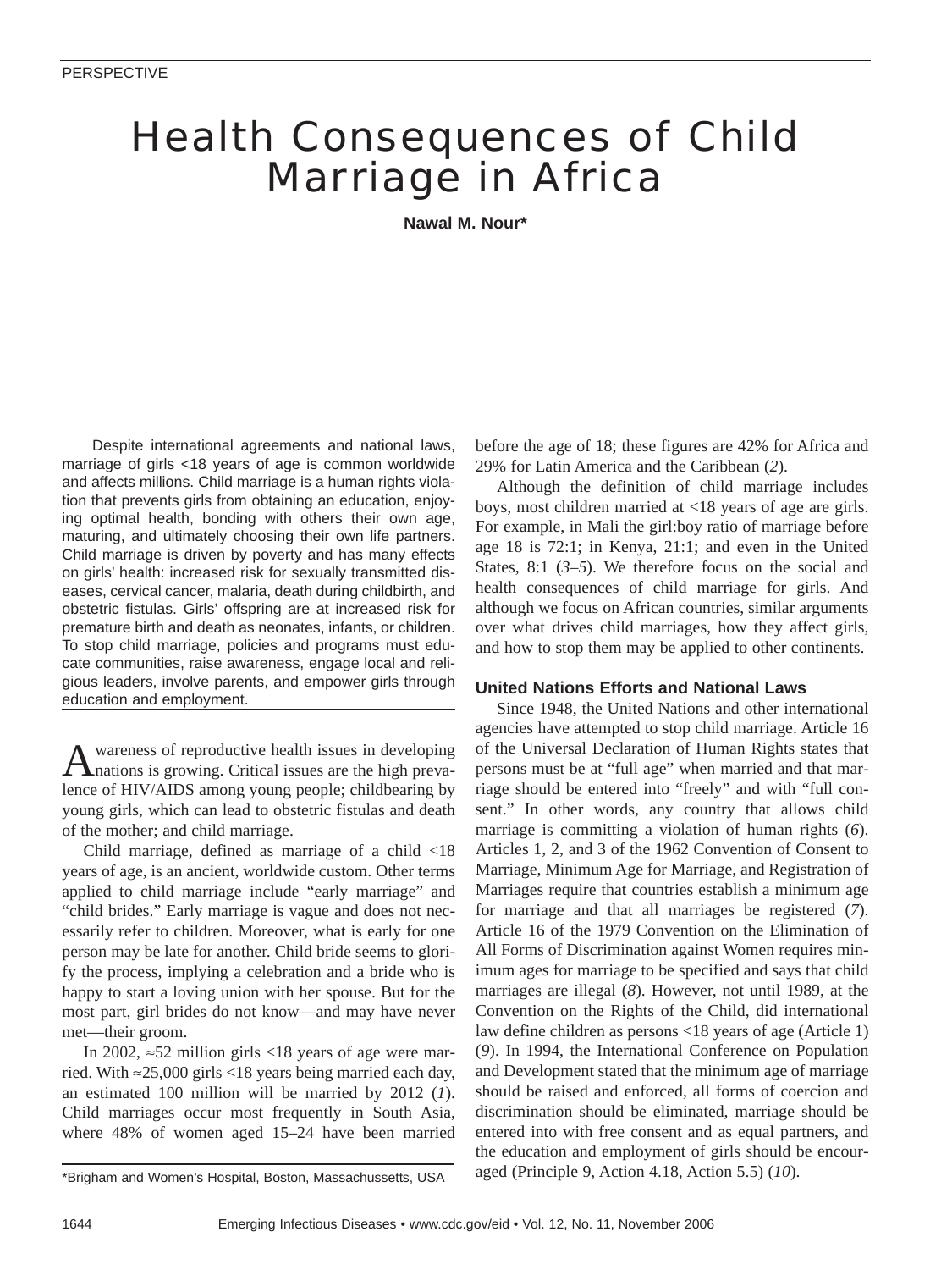In many countries, the legal age for marriage is 18, yet some governments enforce these laws loosely. For example, the percentage of girls married before age 18 in Niger is 77%, in Chad 71%, in Mali 63%, in Cameroon 61%, and in Mozambique 57% (*1*). In parts of Ethiopia, 50% of girls are married before the age of 15, and in Mali, 39%. Some marriages even occur at birth; in such instances, the girl is sent to her husband's home at the age of 7 (*11*).

## **Incentives for Perpetuating Child Marriages**

Poverty plays a central role in perpetuating child marriage. Parents want to ensure their daughters' financial security; however, daughters are considered an economic burden. Feeding, clothing, and educating girls is costly, and girls will eventually leave the household. A family's only way to recover its investment in a daughter may be to have her married in exchange for a dowry. In some countries, the dowry decreases as the girl gets older, which may tempt parents to have their daughters married at younger ages. These are not necessarily heartless parents but, rather, parents who are surviving under heartless conditions. Additionally, child marriages form new alliances between tribes, clans, and villages; reinforce social ties; and stabilize vital social status.

Parents worry about ensuring their daughters' virginity and chastity. Child marriage is also seen as a protective mechanism against premarital sexual activity, unintended pregnancies, and sexually transmitted diseases (STDs). The latter concern is even greater in this era of HIV/AIDS.

Girls who marry young tend to be from poor families and to have low levels of education. If they marry men outside their village, they must move away. Coping with the unfamiliar inside and outside the home creates an intensely lonely and isolated life. As these girls assume their new roles as wives and mothers, they also inherit the primary job of domestic worker. Because the husband has paid a hefty dowry, the girl also has immediate pressure to prove her fertility. Girls often embrace their fate and bear children quickly to secure their identity, status, and respect as an adult. As a result, these young girls have high total fertility rates but have missed the opportunities to be children: to play, develop friendships, bond, become educated, and build social skills.

Characteristics of the men who marry young girls are also fairly homogenous. Because men have to pay large dowries for girls, many must work for years to generate enough income. As a result, they are older when they marry, which means that they have little in common to discuss with their young wives except household responsibilities and child rearing. Men also are expected to have had multiple sex partners and to be sexually experienced. Because men are aware of the HIV/AIDS danger, they seek even younger, virginal brides, who are presumably not infected.

# **Risk for HIV and Other Sexually Transmitted Diseases**

A common belief is that child marriage protects girls from promiscuity and, therefore, disease; the reality is quite different. Married girls are more likely than unmarried girls to become infected with STDs, in particular HIV and human papilloma virus (HPV). In sub-Saharan Africa, girls ages 15–19 years are 2–8 times more likely than boys of the same age to become infected with HIV (*12*). The risk of acquiring HIV from a single act of unprotected vaginal intercourse is 2–3 times greater for women than men (*13*). Globally, the prevalence of HIV infections among women is highest from ages 15 to 24; the risk for men peaks 5–10 years later (*12*).

Marriage by age 20 has become a risk factor for HIV infection for young and adolescent girls (*13*), as has been shown by several studies of African populations (*14*–*16*). A study in Kenya demonstrated that married girls had a 50% higher likelihood than unmarried girls of becoming infected with HIV. This risk was even higher (59%) in Zambia. In Uganda, the HIV prevalence rate for girls 15–19 years of age was higher for married (89%) than single girls (66%); for those 15–29 years of age, HIV prevalence was 28% for married and 15% for single girls. This study noted that the age difference between the men and their wives was a significant HIV risk factor for the wives (*16*). All of these studies showed that girls were being infected by their husbands. A hypothesis relevant to this finding is that a young girl may be physiologically more prone to HIV infection because her vagina is not yet well lined with protective cells and her cervix may be more easily eroded. Risk for HIV transmission is also heightened because hymenal, vaginal, or cervical lacerations increase the transmission rate, and many of these young girls lose their virginity to HIV-infected husbands. Also, STDs such as herpes simplex virus type 2 infection, gonorrhea, or chlamydia enhance girls' vulnerability to HIV (*17*–*19*).

Another study explored why married girls in Kenya and Zambia had a higher risk for HIV infection. This study concluded that because married girls are under intense pressure to prove their fertility, they have more unprotected intercourse. The study also found that husbands were substantially older (5–14 years) than their wives and were 30% more likely than boyfriends of single girls to be HIV infected. Because of their age alone, the husbands had already had numerous sex partners. Additionally, in these areas of Africa, polygamy is common (*20*).

One fundamental difficulty with child marriage is that girls are financially dependent on their husbands and therefore lack the power to make demands upon them. They cannot ask their husbands to get an HIV test; they cannot abstain from intercourse or demand condom use (*20*); they cannot insist that their husbands be monogamous; and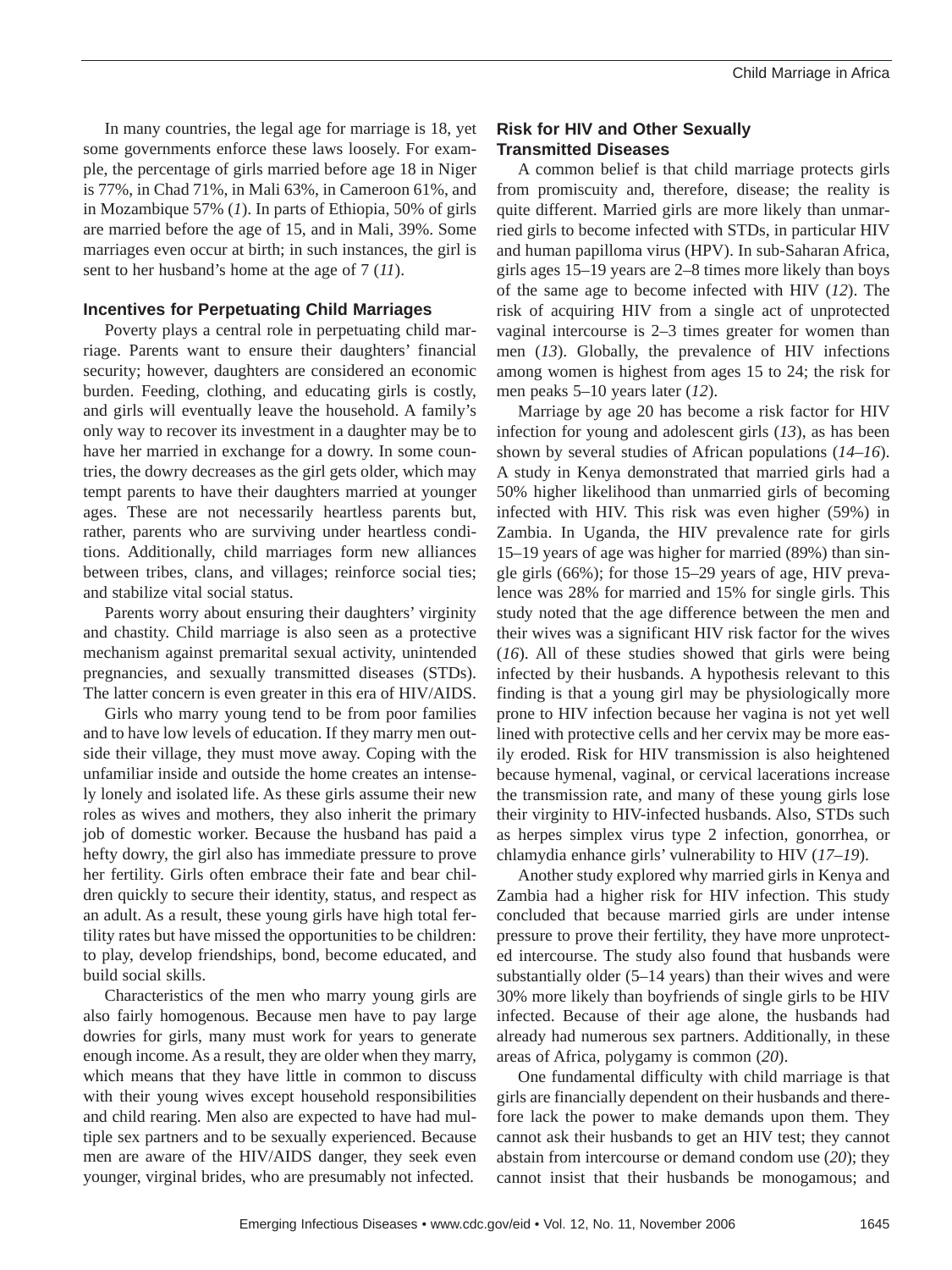## PERSPECTIVE

ultimately, they cannot leave because they cannot repay their high dowry (*21*). In addition, returning to their parents' home may not be an option because divorce is considered unacceptable and leaving their husbands may have serious implications on the social or tribal ties that were developed during the marriage.

## **Cervical Cancer**

Child marriage and polygamy play an important role in another deadly disease, cervical cancer. HPV infection has become endemic to sub-Saharan Africa (*22*–*24*). Although many African nations do not have the capacity to adequately or effectively screen for cervical cancer or HPV, the incidence of cervical cancer in Africa is estimated to be extremely high. Common risks for cervical cancer are child marriage, low socioeconomic status, poor access to health care, and husbands who had multiple sex partners. For example, in Mali, cervical cancer is the most common cancer in women, has an age-standardized incidence rate of 24.4 per 100,000, and is the second most common cause of death from cancer (*25*). In a case-control study of 200 participants with and without cervical cancer, among whom the mean age at marriage was 15 years, HPV was detected in 97% of the cases and 40% of the controls. The risk factors identified were child marriage, high parity (>10 children), polygamous husbands (>2 wives), and poor genital hygiene (no tap water available and reuse of sanitary napkins). Another study in Morocco had similar findings (*26*), with cervical cancer risk factors identified as child marriage, high parity, long-term use of oral contraceptives, and poor genital hygiene (control participants bathed more frequently, and case-participants used homemade sanitary napkins more frequently). Other studies have also implicated hygiene as a possible factor (*22*,*27*).

# **Children Bearing Children**

Pregnancy poses many challenges for young girls. Because pregnancy suppresses the immune system (*28*), pregnant girls are at increased risk of acquiring diseases like malaria. Malaria kills >1 million people each year, 90% of them in Africa. Approximately 25 million pregnant women are exposed to malaria per year, and pregnant women are among the most severely affected by malaria. About 10.5 million become infected during their second or third trimester (*29*), and among these, the mortality rate is ≈50% (*30*). Not only are pregnant women most susceptible to malaria during their first pregnancy (*31*), but they also have higher rates of malaria-related complications (predominantly pulmonary edema and hypoglycemia) and death than do nonpregnant women. Malaria parasite density is significantly higher in pregnant girls <19 years than in pregnant women >19 years. (*32*) However, a woman who has had malaria during pregnancy is less susceptible

to malaria during subsequent pregnancies, unless the woman is also HIV infected (*31*).

The interaction between HIV and malaria in young married girls is devastating. Rates of coinfection are highest in Central African Republic, Malawi, Mozambique, Zambia, and Zimbabwe, where >90% of the population are exposed to malaria and >10% are HIV positive. HIV-infected patients are much more susceptible to infection with *Plasmodium falciparum*. Pregnant women have high malaria parasitemia in the placenta and more severe clinical disease, which affects not just the first pregnancy but all subsequent pregnancies. HIV-infected patients also do not respond as well to standard antimalaria treatment. Finally, malaria increases HIV viral load and raises the risk for mother-to-child HIV transmission (*29*). The biologic interaction between these diseases not only complicates treatment in an already challenging setting but also presents a serious risk for death to pregnant girls <19 years of age.

# **Children Delivering Children**

Births resulting from child marriages are said to be "too soon, too close, too many, or too late" (*33*). For example, a high percentage of girls in Ethiopia (25%), Uganda (42%), and Mali (45%) have given birth by the age of 18 compared with only 1% in Germany, 2% in France, and 10% in the United States (*1*). The problem with children delivering children is that the young mothers are at a significantly higher risk than older women for debilitating illness and even death. Compared with women >20 years of age, girls 10–14 years of age are 5–7 times more likely to die from childbirth, and girls 15–19 years of age are twice as likely (*34*). For example, in Mali, the maternal mortality rate for girls aged 15–19 is 178 per 100,000 live births and for women aged 20–34, only 32 per 100,000. In Togo, for the same age groups, these rates are 286 and 39, respectively (*1*). Reasons for these high death rates include eclampsia, postpartum hemorrhage, HIV infection, malaria, and obstructed labor. Obstructed labor is the result of a girl's pelvis being too small to deliver a fetus. The fetus's head passes into the vagina, but its shoulders cannot fit through the mother's pelvic bones. Without a cesarean section, the neonate dies, and the mother is fortunate if she survives. If sepsis or hemorrhage does not occur and the girl does survive, the tissue and bones of the neonate will eventually soften and the remains will pass through the vagina.

Many times, obstructed labor leads to fistulas; the pressure of the fetal head on the vaginal wall causes tissue necrosis, and fistulas develop between the vagina and the bladder or rectum after the necrotic tissue sloughs. More than 2 million adolescents are living with fistulas, and fistulas develop in ≈100,000 more each year (*35*). Girls ages 10–15 years are especially vulnerable because their pelvic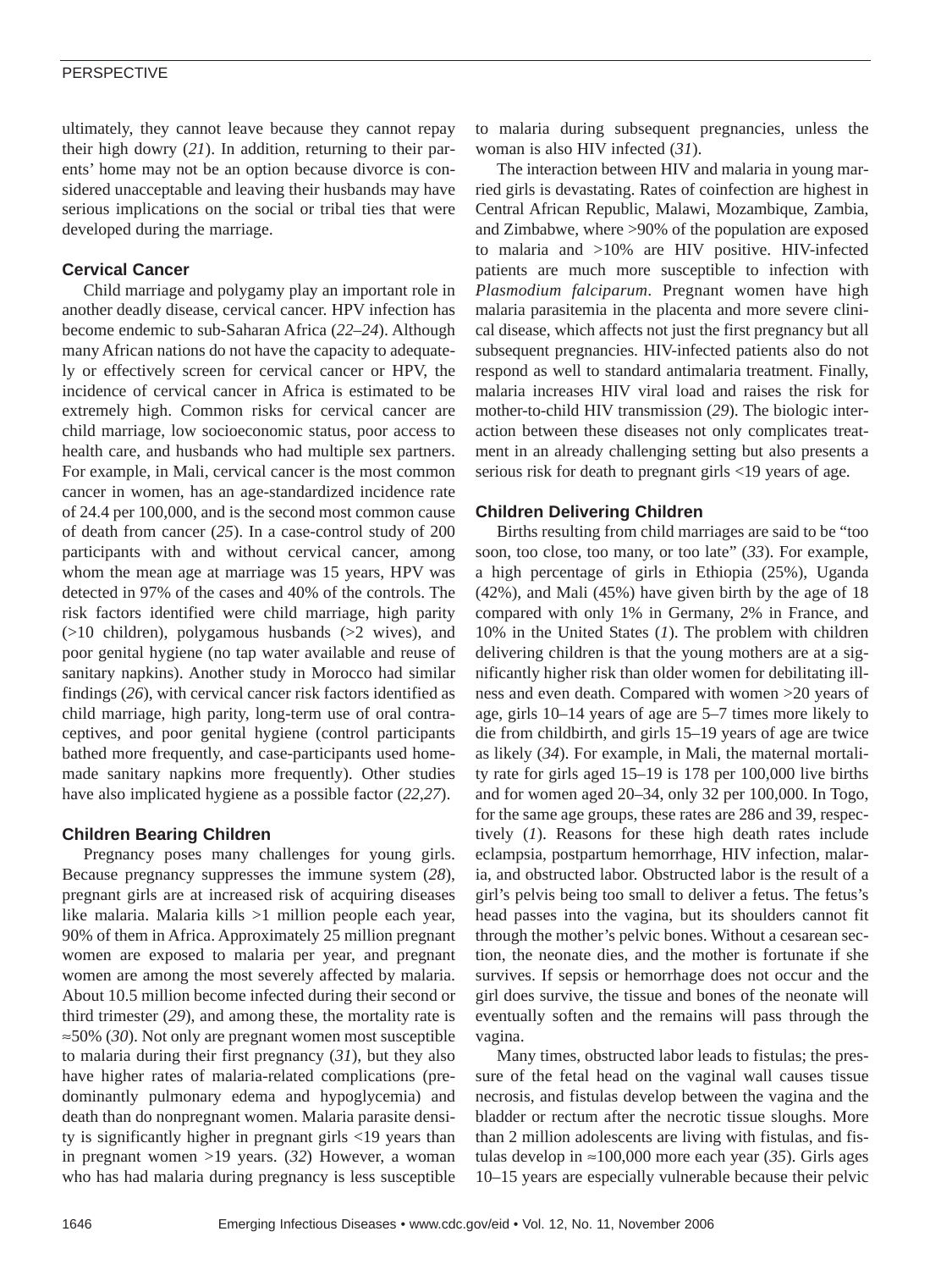bones are not ready for childbearing and delivery. Their risk for fistula is as high as 88% (*36*). Once a fistula is formed, fecal or urinary incontinence and peroneal nerve palsy may result and may lead to humiliation, ostracism, and resultant depression. Unless the fistula is surgically repaired, these girls have limited chances of living a normal life and bearing children.

## **Effects on Offspring**

Child marriage affects more than the young girls; the next generation is also at higher risk for illness and death. Adolescent mothers have a 35%–55% higher risk than older women for delivering infants who are preterm and of low birthweight. Mortality rates are 73% higher for infants born to mothers <20 years of age than for those born to older mothers (*37*). The infant mortality rates in Mali are 181 per 1,000 children born to women <20 years and 111 per 1,000 born to mothers ages 20–29 years; in Tanzania these rates are 164 and 88, respectively (*1*). These deaths may be partly because the young mothers are unhealthy, immature, and lack access to social and reproductive services. Their babies are also at high risk of acquiring HIV at delivery and during breastfeeding. Mothers who have had malaria are at increased risk for premature delivery, anemia, and death. Untreated STDs such as gonorrhea, chlamydia, syphilis, and herpes simplex virus infection can have deleterious effects on neonates, such as premature delivery, congenital neonatal infections, and blindness. Even the mortality rate for children <5 years can be 28% higher for children born to young mothers than for those born to mothers >20 years (*38*).

## **Discussion**

Child marriage has far-reaching health, social, economic, and political implications for the girl and her community. It truncates a girl's childhood, creates grave physical and psychological health risks, and robs her of internationally recognized human rights. Ending child marriage requires the consent of all those involved, including fathers and religious, community, and tribal leaders. To break the cycle of poverty, programs are needed to educate and empower women. In 2000, eight Millennium Development Goals outlined a vision that committed member countries to eradicate extreme poverty and hunger, educate all children through primary school, empower women, reduce childhood death, improve mothers' health, combat HIV/AIDS and malaria, ensure environmental sustainability, and develop a global partnership for development by the year 2015. Most of these goals directly affect child marriage. Data show that improvements are being made and that sub-Saharan Africa has the most obstacles to overcome (*39*).

In some countries, child marriage has been declining. Increasing mean age for marriage often results in part from overall advancement of an economy. In some countries, such as Korea, Taiwan, and Thailand, decreasing poverty effectively decreased child marriage by enabling these countries to improve education, increase employment, and provide better health care for the whole nation. Education is a key factor for delaying first sexual activity, pregnancy, marriage, and childbearing. Programs that specifically focused on the status of girls may have directly or indirectly reduced the number of child marriages. Successful programs have provided economic and educational opportunities to young women and their families by employing girls with the specific goal of delaying marriage (*40*), giving families financial incentives to keep their daughters in school (*1*), or feeding children during school to decrease families' expenses. Keeping girls in school or vocational training not only helps protect them from HIV infection, pregnancy, illness, and death but also enhances their earning potential and socioeconomic status. Educated girls can contribute to the health and welfare of their family and marry men of their own choosing and age.

Lack of enforcement renders laws against child marriage ineffective. Through media campaigns and educational outreach programs, governments need to take responsibility for stopping this practice. Local, regional, and national governments can also implement health outreach programs for girls and boys. Learning about reproductive and sexual health, STD prevention, contraception, AIDS, and how to seek health care helps girls negotiate safer sex. Governments must incorporate preventive and treatment programs for reproductive health issues into their health services. Necessary preventive services include supplying mosquito netting and condoms; educating patients about contraceptive methods; providing diagnostic screening for HIV and HPV; and offering treatment options such as medications, cesarean sections, and postpartum care.

Ending child marriage requires a multifaceted approach focused on the girls, their families, the community, and the government. Culturally appropriate programs that provide families and communities with education and reproductive health services can help stop child marriage, early pregnancies, and illness and death in young mothers and their children.

Dr Nour is a board-certified obstetrician-gynecologist and director of the African Women's Health Center at the Harvardaffiliated Brigham and Women's Hospital in Boston. She is committed to the eradication of female genital cutting. In 2003, Dr Nour received a MacArthur Foundation Fellows "genius grant" for creating this country's only center that focuses on issues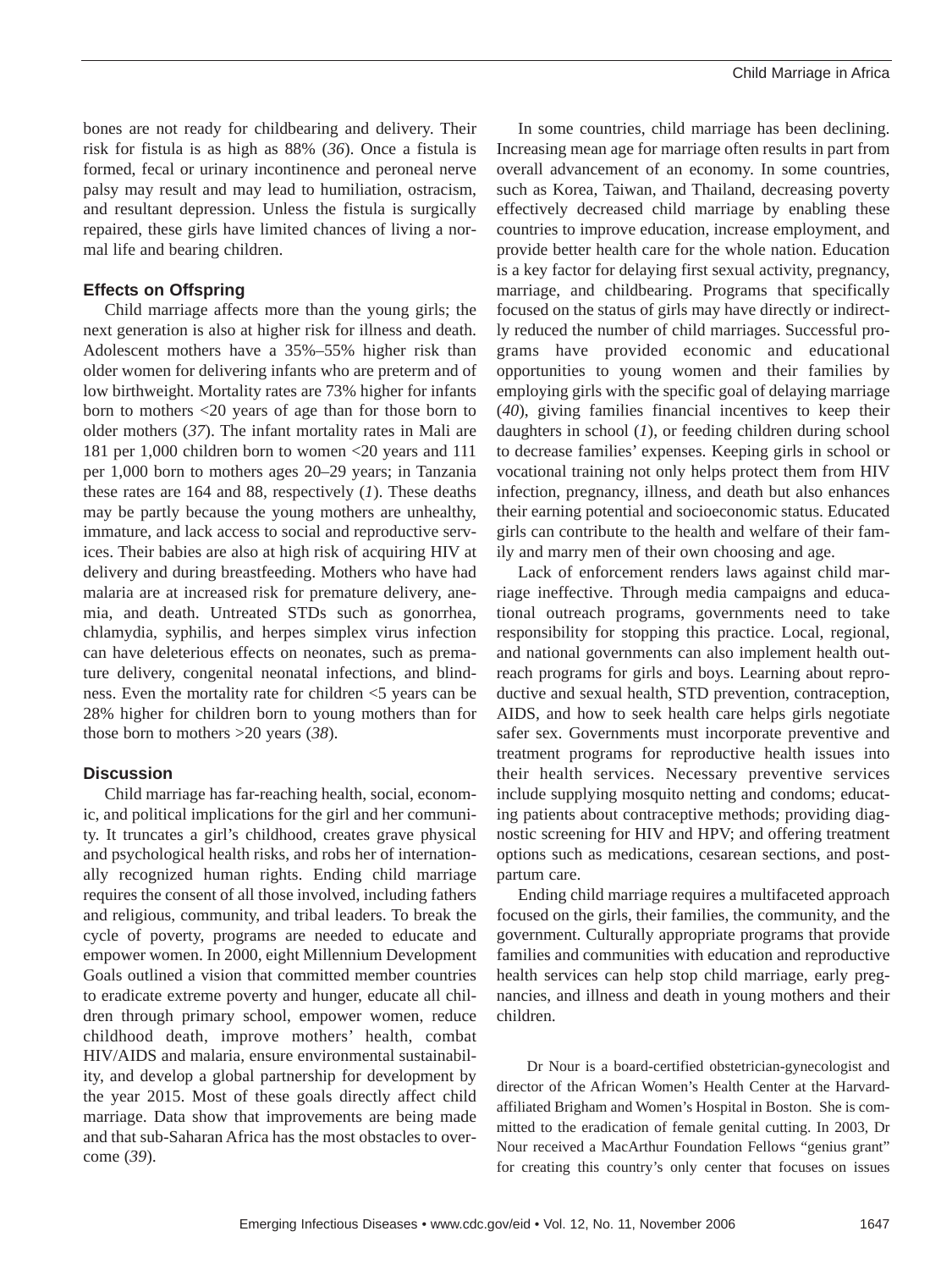## PERSPECTIVE

regarding the health, public policy, and legal needs of circumcised women.

#### **References**

- 1. Mathur S, Greene M, Malhotra A. Too young to wed: the lives, rights and health of young married girls. Washington: International Center for Research on Women; 2003.
- 2. United Nations Children's Fund. Early marriage: a harmful traditional practice. New York: The Fund; 2005.
- 3. Alan Guttmacher Institute. Into a new world: young women's sexual and reproductive lives. New York: The Institute; 1998.
- 4. United Nations. World marriage patterns. New York: United Nations Population Division, Department of Economic and Social Affairs; 2000.
- 5. Population Reference Bureau. The world's youth: 2006 data sheet [cited 2006 Sep 7]. Washington: The Bureau; 2006. Available from http://www.prb.org/pdf06/WorldsYouth2006DataSheet.pdf#search= %22world's'%20youth%3A%202006%20data%20sheet%22
- 6. United Nations. Universal Declaration of Human Rights [cited 2006 Aug 31]. Available from http://www.un.org/Overview/rights.html
- 7. Office of the High Commissioner for Human Rights, United Nations. Convention of Consent to Marriage. Minimum age for marriage, and registration of marriages [cited 2006 Aug 31]. Available from http://www.unhchr.ch/html/menu3/b/63.htm
- 8. United Nations. Convention on the Elimination of all Forms of Discrimination against Women [cited 2006 Aug 31]. Available from http://www.un.org/womenwatch/daw/cedaw/text/econvention.htm#a rticle16
- 9. Office of the High Commissioner for Human Rights, United Nations. The Convention on the Rights of the Child [cited 2006 Aug 31]. Available from http://www.ohchr.org/english/law/pdf/crc.pdf
- 10. United Nations. International Conference on Population and Development. ICDP programme of action [cited 2006 Sep 7]. Available from http://www.un.org/popin/icpd2.htm
- 11. Bruce J, Clark S. Including married adolescents in adolescent reproductive health and HIV/AIDS policy. Geneva: World Health Organization; 2003.
- 12. Laga M, Shartlander B, Pisani E, Sow P, Carael M. To stem HIV in Africa, prevent transmission to young women. AIDS. 2001;15:931–4.
- 13. Joint United Nations Programme on HIV and AIDS. World AIDS Campaign 2004: women, girls, HIV and AIDS [cited 2006 Aug 31]. Available from http://www.hivinfocus.org/English/docs/Global%20- %20World%20AIDS%20Campaign%202004%20-%20 Strategic%20Overview%20and%20Background%20Notes%20.pdf
- 14. Nunn AJ, Kengeya-Kayondo JF, Malamba SS, Seeley JA, Mulder DW. Risk factors for HIV-1 infection in adults in a rural Ugandan community: a population study. AIDS. 1994;8:81–6.
- 15. Glynn JR, Carael M, Auvert B, Kahindo M, Chege J, Buve A. Why do young women have a much higher prevalence of HIV than young men? A study in Kisumu, Kenya and Ndola, Zambia. AIDS. 2001;15:S51–60.
- 16. Kelly RJ, Gray RH, Sewankambo NK, Serwadda D, Wabwire-Mangen F, Wawer MJ. Age differences in sexual partners and risk of HIV-1 infection in rural Uganda. J Acquir Immune Defic Syndr. 2003;32:446–51.
- 17. Fleming DT, Wasserheit JN. From epidemiological synergy to public health policy and practice: the contribution of other sexually transmitted diseases to sexual transmission of HIV infection. Sex Transm Infect. 1999;75:3–17.
- 18. Buve A, Carael M, Auvert B, Ferry B, Robinson N, Anagonou S, et al. Multicentre study on factors determining differences in rate of spread of HIV in sub-Saharan Africa: summary and conclusion. AIDS. 2001;15:S127–31.
- 19. Auvert B, Ballard R, Campbell C, Carael M, Carton M, Gehler G, et al. HIV infection among youth in a South African mining town is associated with herpes simplex virus-2 seropositivity and sexual behavior. AIDS. 2001;15:885–98.
- 20. Clark S. Early marriage and HIV risks in sub-Saharan Africa. Stud Fam Plann. 2004;35:149–58.
- 21. Human Rights Watch. Just die quietly: domestic violence and women's vulnerability to HIV in Uganda. New York: The Watch; 2003.
- 22. Schmauz R, Okong P, de Yilliers E, Dennin R, Brade L, Lwanga S, et al. Multiple infections in cases of cervical cancer in tropical Africa. Int J Cancer. 1989;43:805–9.
- 23. Serwadda D, Wawe M, Shah K. Use of a hybrid capture assay of selfcollected swabs in rural Uganda for detection of human papilloma virus. J Infect Dis. 2001;180:1316–9.
- 24. Kuhn L, Denny L, Pollack A, Lorincz A, Richart R, Wright T. Human papillomavirus DNA testing for cervical cancer screening in lowresource settings. J Natl Cancer Inst. 2000;92:818–25.
- 25. Bayo S, Boxch X, Sanjose S, Munoz N, Combita A, Meijer C. Risk factors of invasive cervical cancer in Mali. Int J Epidemiol. 2002;31:202–9.
- 26. Chaouki N, Boschi FX, Munoz N, Neijer C, Gueddari B, Walboomer J. The viral origin of cervical cancer in Rabat, Morocco. Int J Cancer. 1998;75:546–54.
- 27. Zhang ZF, Parkin DM, Yu SZ, Esteve J, Yang XZ. Risk factors for cancer of the cervix in a rural Chinese population. Int J Cancer. 1989;43:762–7.
- 28. Watanabe M, Iwatani Y, Kaneda T, Hidaka Y, Mitsuda N, Morimoto Y, et al. Changes in T, B, and NK lymphocyte subsets during and after normal pregnancy. Am J Reprod Immunol. 1997;37:368–77.
- 29. World Health Organization. Malaria and HIV/AIDS interactions and implications and their implications for public health policy [cited 2006 Aug 31]. Geneva: The Organization; 2004. Available from http://www.who.int/malaria/malaria\_HIV/MalariaHIVinteractions\_re port.pdf
- 30. World Health Organization. Guidelines for the treatment of malaria. Geneva: The Organization; 2006.
- 31. Staalsoe T, Shulman C, Bulmer J, Kawuondo K, Marsh K, Hviid L. Variant surface antigen-specific IgG and protection against clinical consequences of pregnancy-associated *Plasmodium falciparum* malaria. Lancet. 2004;363:283–9.
- 32. Brabin L, Brabin BJ. HIV, malaria and beyond: reducing the disease burden of female adolescents. Malar J. 2005;4:2.
- 33. United Nations Population Fund. Marriage and the family [cited 2006 Aug 8]. Available from http://www.unfpa.org/intercenter/cycle/marriage.htm
- 34. United Nations. We the children: end-decade review of the follow-up to the World Summit for Children. Report of the Secretary-General (A/S-27/3). New York: United Nations; 2001.
- 35. United Nations Population Fund. Campaign to end fistula [cited 2006 Aug 31]. Available from http://www.endfistula.org/fast\_facts.htm
- 36. United Nations Children's Fund. Fistula in Niamey, Niger. New York: The Fund. 1998.
- 37. World Health Organization. Early marriage and childbearing: risks and consequences. Towards adulthood: exploring the sexual and reproductive health of adolescents in South Asia [cited 2006 Sep 7]. Geneva: The Organization; 2003. Available from http://www. who.int/reproductive-health/publications/towards\_adulthood/ 7.pdf#search=%22world%20health%20organization.%20early%20m arriage%20and%20childbearing%22
- 38. Bicego G. Infant and child mortality. Demographic and health surveys comparative studies, no. 20. Calverton (MD): Macro International; 1996.
- 39. United Nations. The millennium development goals report 2006 [cited 2006 Aug 31]. Available from http://mdgs.un.org/unsd/mdg/ Resources/Static/Products/Progress2006/MDGReport2006.pdf